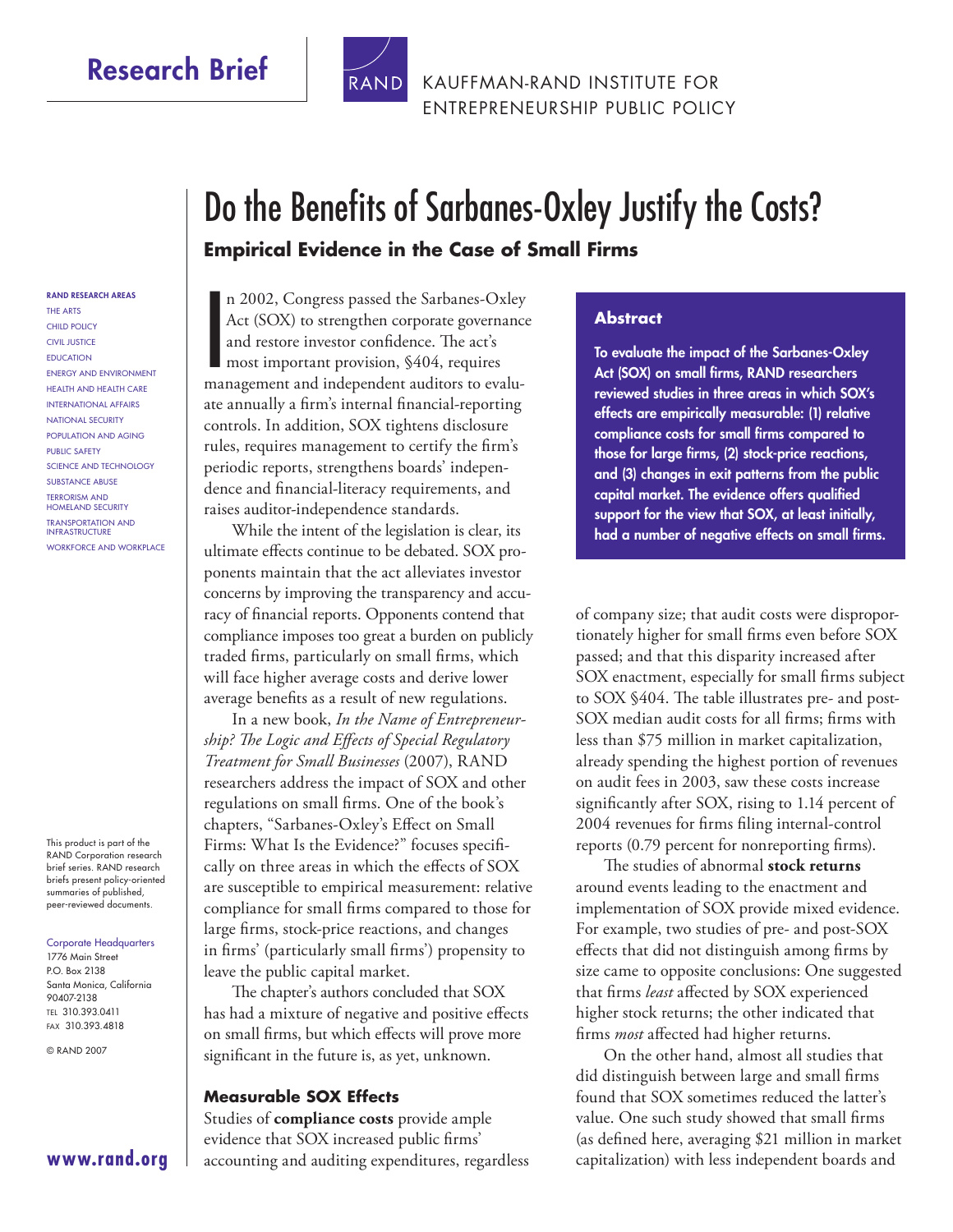| <b>Median Audit Fees as a Percentage of Revenues</b> |  |  |  |  |  |
|------------------------------------------------------|--|--|--|--|--|
|------------------------------------------------------|--|--|--|--|--|

| <b>Market Capitalization</b>                                                                                                       | <b>Median Audit Fees as a</b>      | <b>Median Audit Fees as a Percentage of 2004 Revenues</b> |                                              |  |  |
|------------------------------------------------------------------------------------------------------------------------------------|------------------------------------|-----------------------------------------------------------|----------------------------------------------|--|--|
| (\$ million)                                                                                                                       | <b>Percentage of 2003 Revenues</b> | Firms Not Filing Internal-Control Reports                 | <b>Firms Filing Internal-Control Reports</b> |  |  |
| $0 - 75$                                                                                                                           | 0.64                               | 0.79                                                      | 1.14                                         |  |  |
| $75 - 250$                                                                                                                         | 0.29                               | 0.35                                                      | 0.56                                         |  |  |
| 250-500                                                                                                                            | 0.18                               | 0.26                                                      | 0.40                                         |  |  |
| 500-700                                                                                                                            | 0.15                               | 0.20                                                      | 0.30                                         |  |  |
| 700-1,000                                                                                                                          | 0.13                               | 0.12                                                      | 0.25                                         |  |  |
| >1,000                                                                                                                             | 0.07                               | 0.07                                                      | 0.13                                         |  |  |
| COURCE U.S. Covernment Accountability Office and U.S. Senate Committee on Small Pusiness and Entrepreneurship, Sarbanes Oxlow Actu |                                    |                                                           |                                              |  |  |

)URCE: U.S. Government Accountability Office and U.S. Senate Committee on Small Business and Entrepreneurship, *Sarbanes-*( *Consideration of Key Principles Needed in Addressing Implementation for Smaller Public Companies* (GAO-06-361, 2006).

weaker internal controls performed more poorly than did similar firms with more independent boards and stronger internal controls. Another study examining the relation between firm size and returns found that SOX had a particularly negative effect on smaller and less actively traded firms.

Because **exiting the public market** relieves companies of SOX obligations, researchers attempted to measure SOX's net effects on firms by examining the rate at which they deregistered their stock with the SEC. Companies can deregister by having private acquirers buy their entire stock ("going private") or by cashing out small shareholders to reduce the total number of shareholders to below 300 ("going dark").

The research found that more firms, particularly smaller ones, left the public market after SOX enactment. Some of these firms went private, but this result could be influenced by factors that have little to do with SOX. Financial-market liquidity might have increased private investors' willingness to pursue acquisitions based on perceptions unrelated to SOX. Similarly, the weakness of the public capital market at that time could have independently encouraged firms to go private. A 2006 study by the Kauffman-RAND Institute for Entrepreneurship Public Policy (KRI) that controlled for such factors by comparing post-SOX behavior of U.S. firms with that of non-U.S. firms found that the tendency of small, public U.S. firms (having a market value of less than \$15 million) to go private increased by 53 percent in the first year after SOX. However, this tendency did not last long: Acquisitions of small public firms by private ownership diminished to roughly pre-SOX levels by the second year.

### **Interpretations**

Overall, while the evidence offers qualified support for the view that SOX has had a negative effect on small firms, this evidence should be interpreted with caution for at least three reasons. First, the effects found in these studies could be explained in a number of ways. For example, studies of stock-market reactions to SOX looked at investor beliefs (as capitalized in stock price) at key moments of SOX enactment. But given the novelty of the SOX requirements and the delegation its provisions made to regulatory bodies and stock exchanges, investors could easily have been mistaken about how the reforms would affect the future of various firms.

Second, the studies have suggested that increased compliance costs may have had certain beneficial effects. While it is clear that SOX requirements led some small firms to leave the public capital market, the exiting firms may have been opaque, risky, or prone to financial misstatements, and their departure may have positively affected the market's function. It is also possible that small firms remaining in the public market benefited more from SOX than the exiting firms lost because increased transparency raised investor confidence in them.

Finally, the reviewed studies examine only the early post-SOX period, and it is important to learn whether the initial effects represented one-time or recurring effects. Compliance costs declined after the first post-SOX year and may further decrease in response to new interpretive guidelines and audit standards. Consequently, the puzzle surrounding SOX's overall effect is far from being resolved. Additional empirical studies will almost certainly continue to inform the policy debate over the coming years. ■



This research brief describes work done for the Kauffman-RAND Institute for Entrepreneurship Public Policy within the RAND Institute for Civil Justice documented in "Sarbanes-Oxley's Effect on Small Firms: What Is the Evidence?" by Ehud Kamar, Pinar Karaca-Mandic, and Eric Talley, in Susan M. Gates and Kristin J. Leuschner, eds., In the Name of Entrepreneurship? The Logic and Effects of Special Regulatory Treatment for Small Businesses, MG-663-EMKF (available at [http://www.rand.org/pubs/monographs/MG663/\)](http://www.rand.org/pubs/monographs/MG663/), 2007, 368 pp., \$38.50, ISBN: 978-0-8330-4204-0. The RAND Corporation is a nonprofit research organization providing objective analysis and effective solutions that address the challenges facing the public and private sectors around the world. RAND's publications do not necessarily reflect the opinions of its research clients and sponsors. RAND® is a registered trademark.

### **RAND Offices**